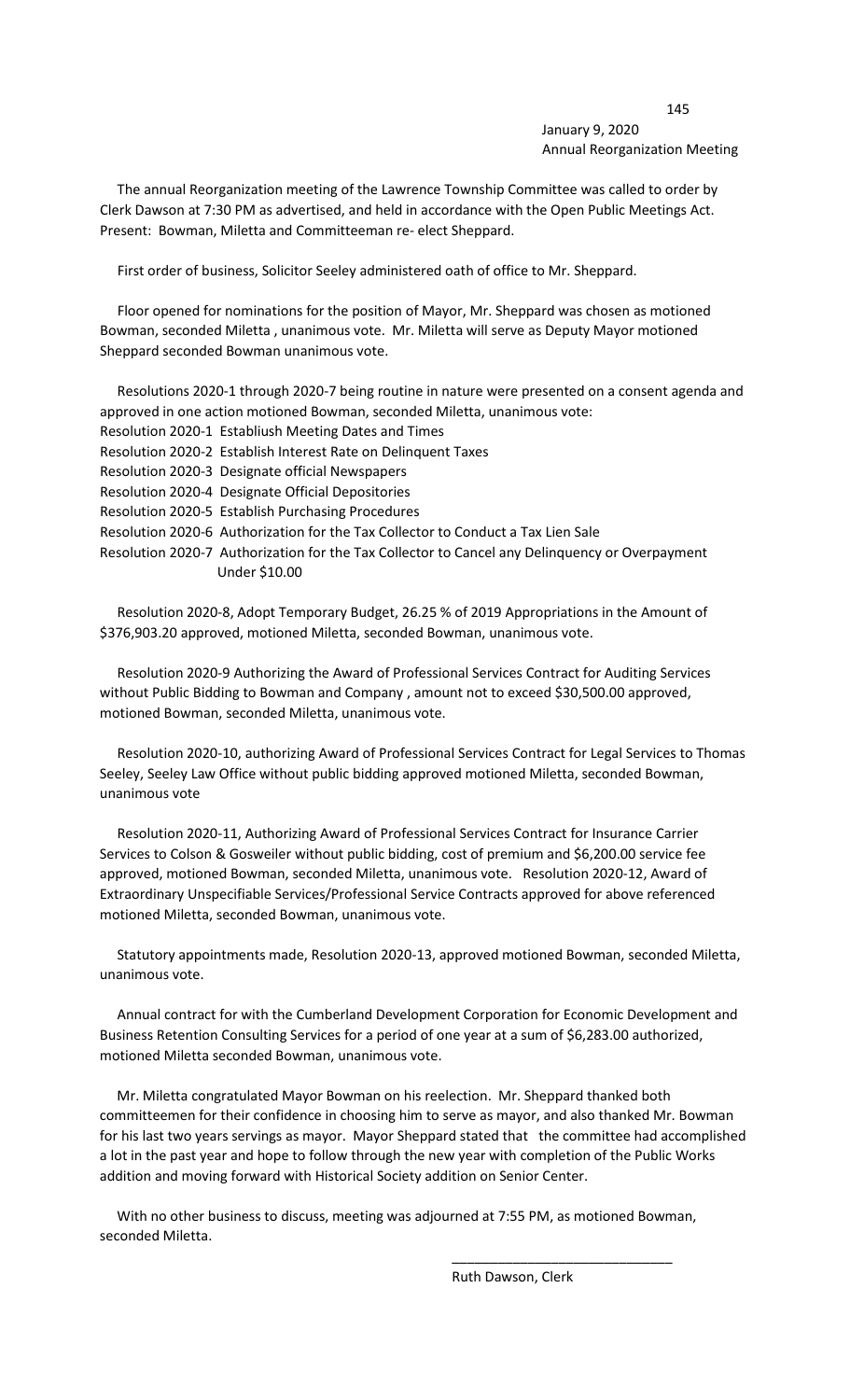## 146 January 13, 2020 Regular Monthly Meeting

 The Regular monthly meeting of the Lawrence Township Committee was called to order at 7:30 PM as advertised and held in accordance with the Open Public Meetings Act. Members present: Bowman, Miletta, Sheppard.

Following the flag salute, minutes of the December 30<sup>th</sup> meeting approved, motioned Miletta, seconded Bowman, unanimous vote. Reports for the month of December accepted, motioned Bowman, seconded Miletta, unanimous vote.

 Resolution 2020-14, Authorizing necessary 2019 budget transfers approved, motioned Miletta, seconded Bowman, unanimous.

 Resolution 2020-15, Authorizing Submission of a Strategic Plan for the Lawrence/Downe Township Municipal Alliance Grant approved, motioned Bowman, seconded Miletta, unanimous vote.

 Resolution 2020-16, Authorize Refund of \$224.00 to Laury Heating for permit fee received in error approved, motioned Miletta, seconded Bowman, unanimous vote.

 Tax Collector Authorized to apply 2019 tax overpayments to 2020, Resolution 2020-17 approved motioned Bowman, seconded Miletta.

 The Township will again participate in the Cumberland County Cooperative Contract Pricing System bid award for the purchase and delivery of gasoline and Diesel as follows:

Gasoline- Riggins Inc., Vineland

Diesel fuel- Major Petroleum Industries, Rosenhayn

Award made as motioned by Miletta, seconded Bowman, unanimous vote.

 Quote received from Sieri Mechanical for installation of heater in public works building, 2,300.00 reviewed. Work authorized, motioned Bowman, seconded Miletta, unanimous vote. Clerk instructed to contact SJ Gas Co. to have service run to Commodities Building. A quote will be obtained to install a heater at that location following installation of service.

 Mayor Sheppard provided Solicitor Seeley with a copy of current Tax Abatement Ordinance. We were recently told by Lisa Perella, Tax Assessor that Tax Abatement Ordinances expire in ten years. Our ordinance was adopted in 2002 and needs to be readopted. Mr. Bowman stated that he would like abatements to apply to rehab and not just new construction, an incentive for new businesses to fill vacant properties. Mr. Miletta advised that he received an inquiry from a local glasshouse that was looking for warehouse space which could be another possible use for the vacant warehouse on Maple Ave. Solicitor Seeley will review the current ordinance and update for further consideration of the Township Committee.

 Floor opened for public comment. Resident Robin Bundy appeared before the committee with questions regarding award of contract to Ronald Sutton, who was \$250.00 per month higher than Shore Animal Control's proposal, and Shore had excellent references. Mayor Sheppard replied that he had concerns that Shore would not be able to provide services as they are currently under contract with 14 towns and have only two transport vehicles. She questioned what Ron did when his vehicle brakes down, Mr. Sheppard stated that he handles it. Mr. Miletta stated that although Ron was 250.00 a month higher he does not charge for after hour calls. Mrs. Bundy had no further questions or comments. With no additional public comments floor closed.

 Meeting closed at 7:45 pm for executive session to discuss matters of personnel motioned Miletta, seconded Bowman with further action to follow.